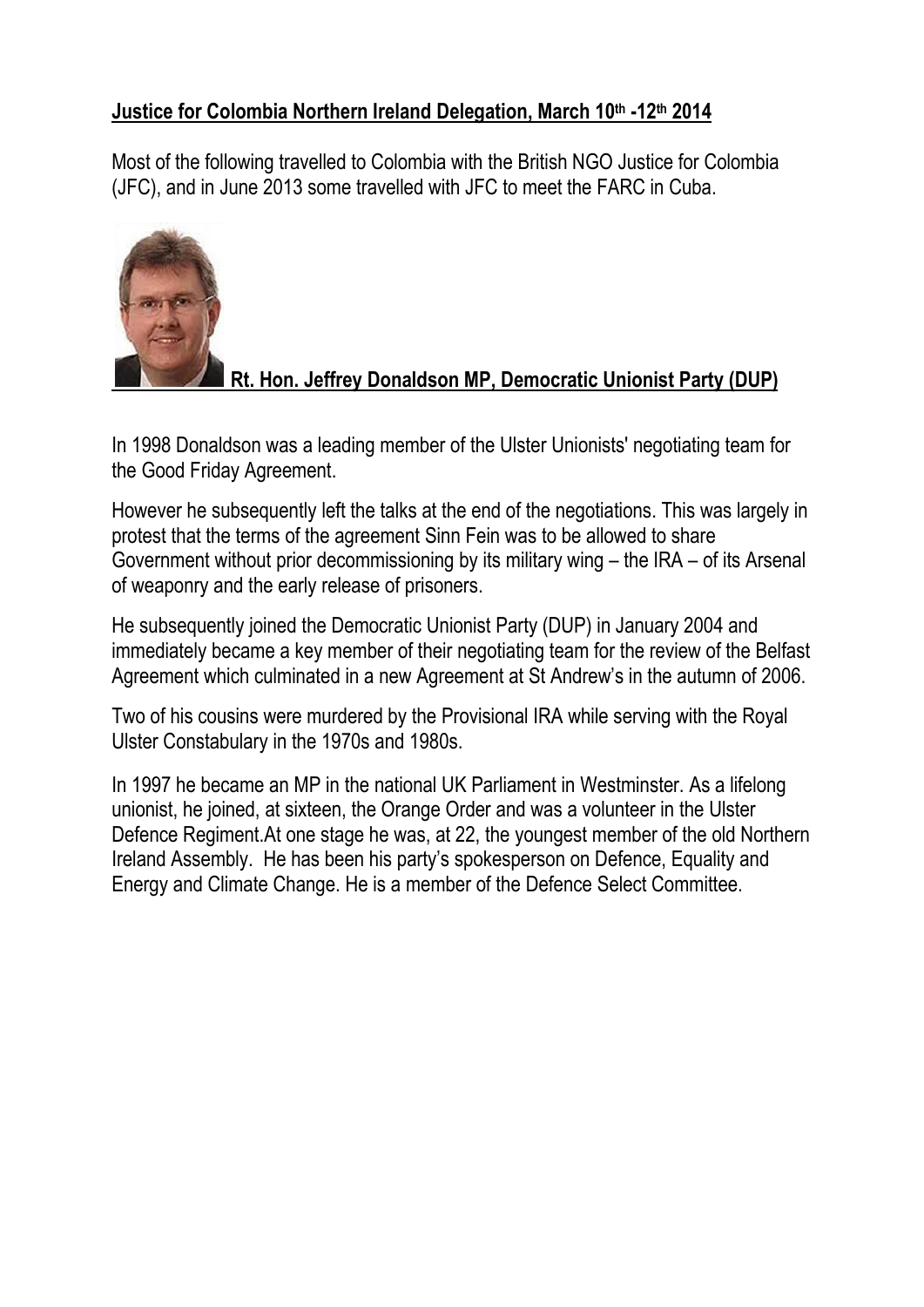

**Mark Durkan MP, Social Democratic and Labour Party**

**(SDLP), Former Deputy First Minister, Northern Ireland. Former Leader, SDLP. Negotiator, Good Friday Agreement.**

*Mark Durkan was former Special Advisor and No. 2 to John Hume during the Good Friday Agreement Negotiations. He then immediately became Leader of the SDLP when John Hume stood down.*

In 1990 Durkan became chair of the SDLP, a position he served in until 1995. He was a key member of the party's negotiating team in the run up to the [Good Friday](http://en.wikipedia.org/wiki/Good_Friday_Agreement) Agreement.

Following the Agreement he was elected to the [Northern Ireland Assembly](http://en.wikipedia.org/wiki/Northern_Ireland_Assembly) in 1998, and became a member of the [Northern Ireland Executive](http://en.wikipedia.org/wiki/Northern_Ireland_Executive) as Minister for Finance and Personnel. In 2001 he replaced [Seamus Mallon](http://en.wikipedia.org/wiki/Seamus_Mallon) as Northern Ireland's Deputy First Minister and was elected Leader of the SDLP. He was re-elected to the Assembly in November 2003. In the [2005 general election](http://en.wikipedia.org/wiki/United_Kingdom_general_election,_2005) he retained the [Foyle](http://en.wikipedia.org/wiki/Foyle_(UK_Parliament_constituency)) seat at Westminster for the SDLP. He stood down as leader of the SDLP in September 2009 so he could concentrate on his parliamentary career.



**------------**

**John McCallister MLA ( Member of the Legislative Assembly), Leader of N.I 21 political party Former Deputy Leader, Ulster Unionist Party**

John McCallister was elected to the Northern Ireland Assembly in 2007. He was, until recently, Deputy Leader of the Ulster Unionists. After attending a Sinn Fein conference in November 2011 in Newry he issued an apology for "unionist failings" in the past. Others in his party stated that people in the unionist community were "appalled" by McCallister's remarks.

He has stated the importance of his party reaching out to Catholic voters. In contrast with some previous Unionist leaders he would happily attend traditional 'nationalist' sporting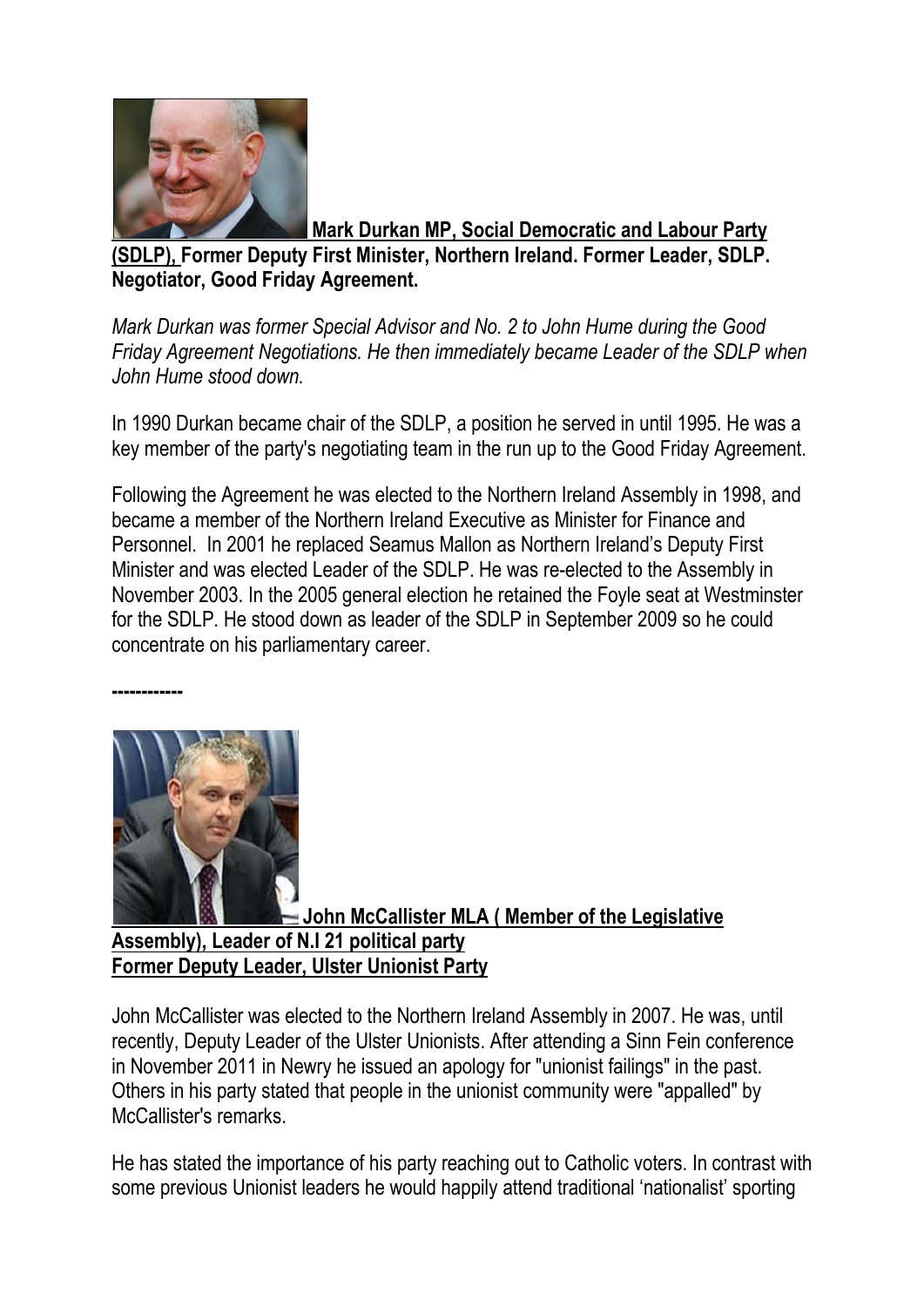fixtures. He ran for the leadership of the UUP and until late last year was Deputy Leader. Early 2013, he left the party after a disagreement around the flag disputes.

#### **Civil Society Delegates**



### **Patricia McKeown, Northern Ireland Secretary for UNISON**

Patricia McKeown is the Northern Ireland Regional Secretary of the public service union UNISON. Her union worked extensively in peace building during the conflict and campaigned for support for the Peace Agreement in the 1998 Referendum.

She is the union's lead negotiator and represents both UNISON and the Irish Congress of Trade Unions (ICTU) on a wide range of public policy forums. Her union recently signed an agreement with the largest employer in Northern Ireland, the National Health Service, which protects the employment opportunities of ex-prisoners involved in the conflict. Patricia is a lifelong campaigner for equality and human rights as fundamental building blocks for peace. Patricia is Co-Convenor of the Equality Coalition with the human rights NGO, the Committee on the Administration of Justice (CAJ). She is also a member of the civic society network, the Human Rights Consortium and has represented the organisation extensively in delegations to the Irish, UK and US Governments in Dublin, London and Washington on the importance of the Irish and UK Governments completing their human rights commitments in the peace agreement.

Patricia was President of the Irish Congress of Trade Unions (2007-2009). She has previously been Chairperson of the ICTU Northern Ireland Committee and Deputy Chairperson of the Equal Opportunities Commission for Northern Ireland.



**------------**

**Brian Campfield, General Secretary of NIPSA (Northern Ireland Public Services Union)**

Brian Campfield has been active in the trade union movement in Northern Ireland for over 35 years. He has been a full time official with NIPSA, the largest public sector union in Northern Ireland since 1982 and was elected the union's General Secretary in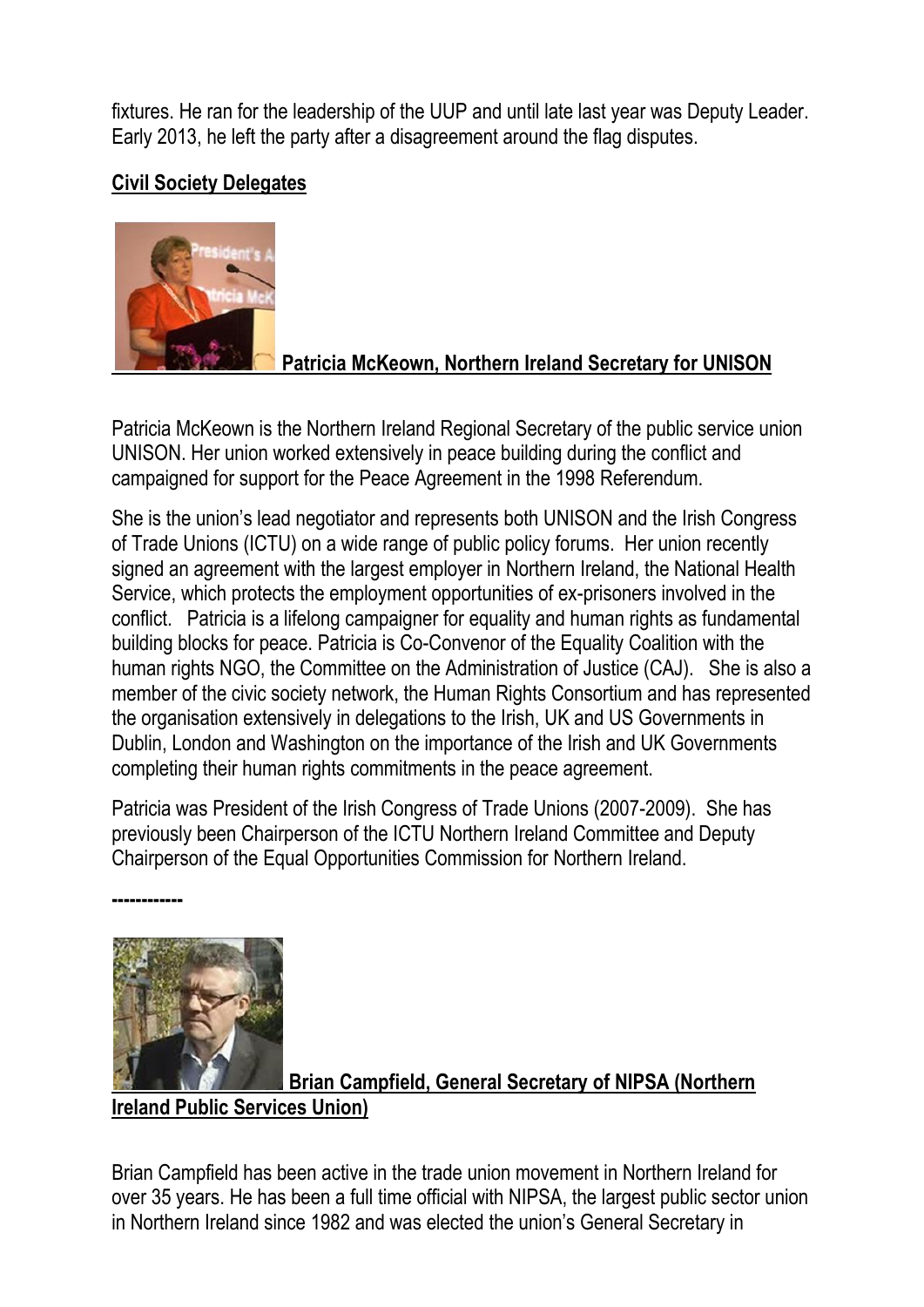November 2009. He previously held the position of Deputy General Secretary in the union. He is a member of the Executive Council of the Irish Congress of Trade Unions and is currently Vice Chair of its Northern Ireland Committee.

He was a member of the NI Civil Rights Association during the early 1970s.

Between 1983 and 2009 he held, during that period, the positions of President, Vice President and Secretary of Belfast and District Trades Union Council.

Belfast Trades Council was responsible during the 1980s and 1990s for organising trade union responses including protests on the streets, at times jointly with the Irish Congress of trade Unions, to sectarian and other killings involving paramilitary organisations. This has sometimes involved the organisation of public protests and demonstrations.

Over the years and at different times NIPSA members have been threatened by paramilitary organisations and the union supported members who left their place of employment en masse to protest against these threats.Both NIPSA and Belfast Trades Union Council have supported initiatives on human rights and civil liberties and continue to press for the introduction of a Bill of Rights for Northern Ireland.Both organisations continue to oppose the use of violence for political ends including state violence.



**------------**

**Leader of Unite the union in Ireland** 

Jimmy Kelly spent his early working life in Waterford Crystal where he was elected full time convenor. He was elected to the Executive of the former T&G and subsequently elected as the first Chair of the Irish Executive Council.Jimmy was the first representative from Ireland to hold this important position within the structures of the Union.

Jimmy played a central role in merger talks between the former AMICUS and T&G to form Unite. Unite is the largest unions with over 1.5 million members.

He was appointed as the T&G Irish Regional Secretary towards the end of 2007, and then as the first Irish Regional Secretary of Unite.

Jimmy is currently a member of the Executive of Irish Congress of Trade Unions and has been leading the campaign against austerity and for an investment-based alternative in Northern Ireland and in Republic of Ireland.